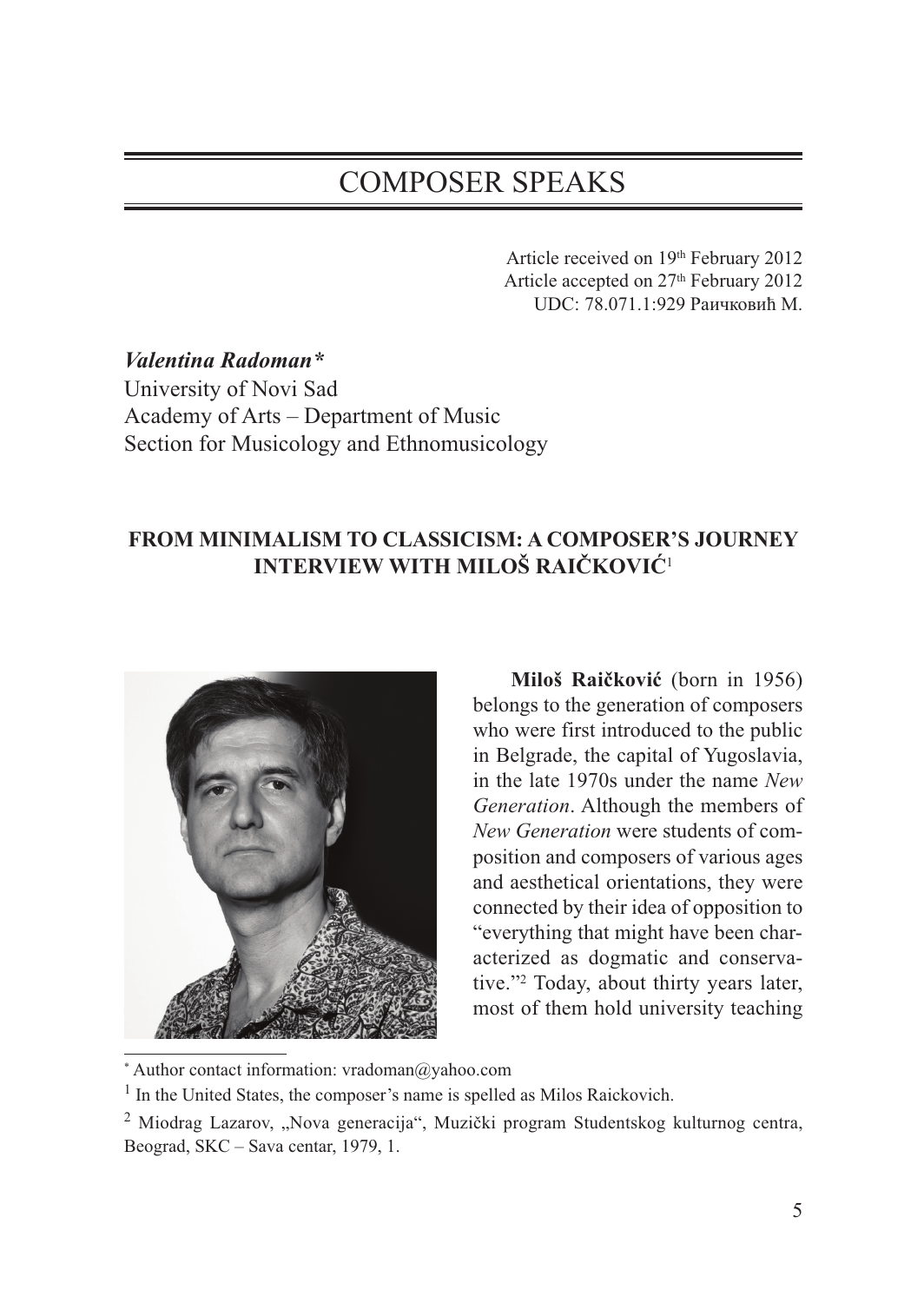positions,3 their achievements are the subject of research by musicologists,4 and the idea of opposition to everything that is "dogmatic and conservative" has been given a completely new meaning in the context of contemporary events which– with the help of Baudrillard's insight–can still be well described as "the state after the orgy".

To Miloš Raičković, opposing "dogma and conservatism" in the 1970s meant turning to American minimalist music, which he had the opportunity to hear at concerts in Paris. What he considered to be the object of his musical resistance can easily be inferred from his musical works. Obviously, he was not satisfied with the rules valid for studies of composition in Belgrade and Paris: on the one hand, the dominance of academic conservatism in Belgrade (the mixture of some achievements of modernism and traditional sound), and, on the other hand, capitalist high modernism i.e. musical avant-garde, represented in projects of the Paris Institute for Research and Coordination in Acoustics and Music (IRCAM).

Although his minimalist music at some point seemed "liberating" to him and although it has remained the foundation of his work so far, after the first compositions written in the style of "ascetic minimalism", as he puts it, Raičković soon found his "new sound". After the minimalist cycle *Permutations* (1976-1980), he wrote his first composition (*Flying Trio*, 1979-1980) in a style which he called "New Classicism". This was followed by other compositions based on the principles of this musical idiom: *Dream Quartet* (1986), *Happy Overture* (1987), Prelude & Fugue (1987), *Three Romances* (1988), Sonata (1988-1989), *Mon petit village imaginaire* (1990), Symphony No. 1 (1992), *Alarm* (1999), *B-A-G-D-A-D, Music on a six-note theme* (2002), *Winter Waltz* (2006), *Where is My Love?* (2011) and others.

Raičković's "New Classicism" is paradoxical in an exciting way. It is based on the combination of classical forms (sonata form, rondo, etc.), but reduced to the extent that the compound of their parts basically indicates a syntax repetitiveness immanent to minimalist aesthetics. It is based on themes which are by their type and strength of expression similar to examples of classicist and romantic lyricism, but since it has been subjected to rigorous procedures, it is the product of a serial modernist thought. For example, it uses only a certain number of tones of the major or the minor scale to construct thematic horizontals or verticals, and the musical material is exposed to a strict, specific process of variations, called by the

<sup>3</sup> The biography of the composer Miloš Raičković is at the end of this text.

<sup>4</sup> V. for example, Marija Masnikosa, *Muzički minimalizam; Američka paradigma i differentia specifica u ostvarenjima grupe beogradskih kompozitora* (*Musical minimalism, American Paradigma and Differentia specifica in achievements of a group of Belgrade composers*), Beograd, Clio, 1998.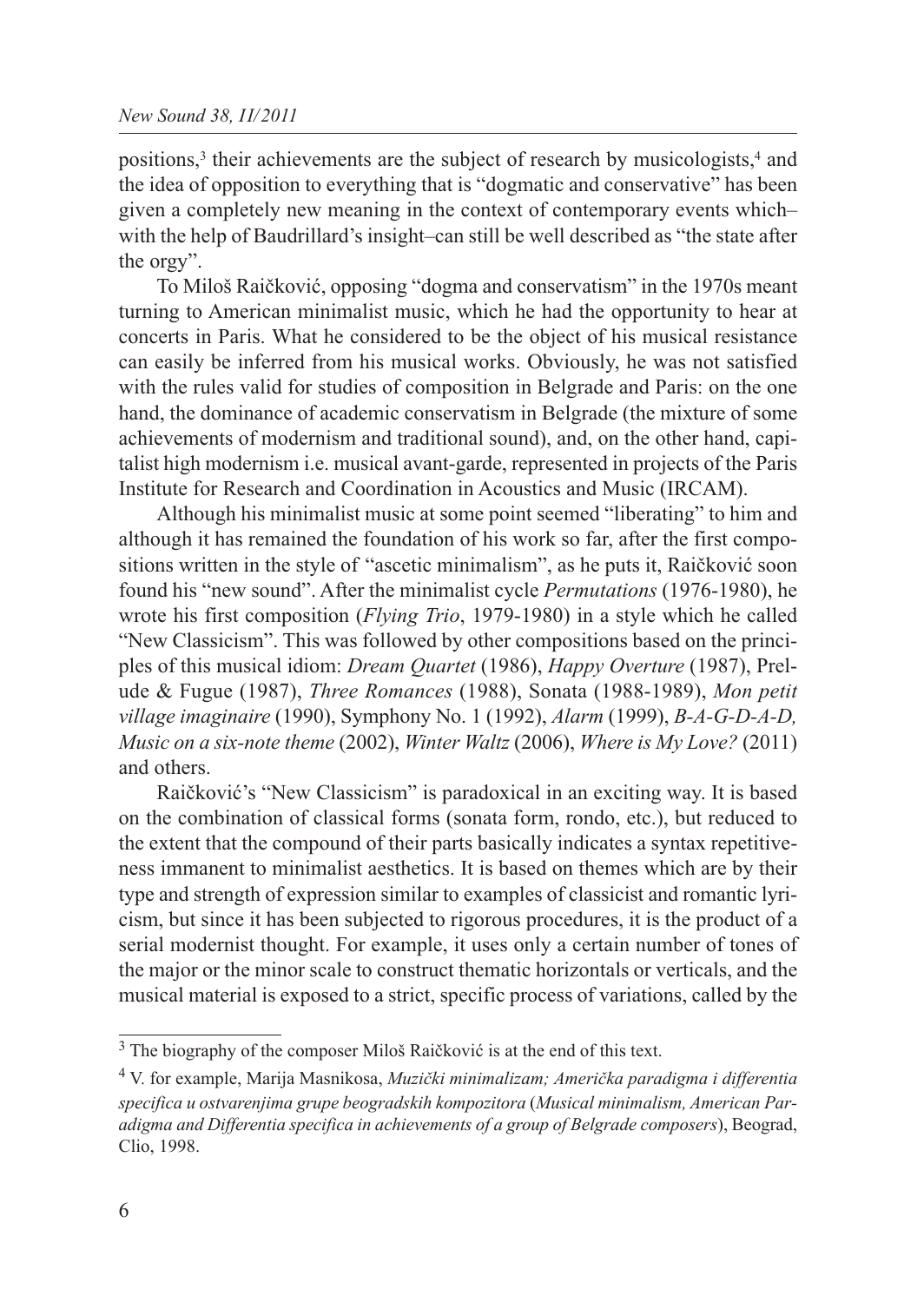composer the alteration of "cycles" of musical material, etc. It is closed within a world of absolute music and "art for art's sake", but in some works it provokes clear musical associations by its purely musical characteristics. By its intertextual connections with musical examples of the past, as well as by the various geographical origins of the musical material, it indicates familiarity with the world of globalized post-modern culture, but opposes that world at the same time. "New Classicism" is not based on the illusion of returning to national, ethnic, or tribal roots, nor is it a reminder of forgotten or repressed women's identities or other special groups, or potential differences between class identities, or the mixture of sounds of previous so-called elite culture and subcultures. Thus, by emphasizing (in a modern way) its poetic autonomy and exclusiveness, "New Classicism" today, in so-called post-political times, when politics is executed by economic and cultural means, avoids a uniform representation of social identification by means of art.5

Closed within the frame of the autonomy of artistic expression and high aestheticism, in the modern sense of the word, Raičković's musical idiom can be interpreted as a kind of resistance to the new dogma of contemporary culture. Music critic Mark Swed has tried in numerous descriptions to bring listeners closer to the world of Raičković's music by comparing it to the art of Viennese classics, Stravinsky, Cage, Picasso, Gertrude Stein, representatives of the *Oulipo* Paris school, using expressions such as: "Classically pure music for our multicultural era" or "Straightforward music that arrives in the midst of a world in nervous musical flux" and the like. However, he might have been closest to an authentic description when he wrote: "Raickovich's 'New Classicism' knows our postmodern chaos; and it is an unconfused music, for, as they say, the interesting times in which we are fated to live."<sup>6</sup>

\* \* \*

## *1. Would you describe the compositional procedures applied in your cycle of compositions* Permutations *(1976-80)?*

*Permutations* is a cycle of five works, all based on six pitches: C, D, E, G, A, B. The melodic aspect of all these works is based on permutations of these pitches. In some works, the permutations progress in an orderly fashion (C-D-E-G-A-B, C-D-E-G-B-A, etc.), while in others, the permutations are random. These works were written for the Ensemble for Different New Music, sometimes also called

<sup>5</sup> i.e. "New Classicism" avoids conspicuous promotion of identity politics.

<sup>6</sup> Mark Swed, "New Classicism", Liner notes for the compact disc: Milos Raickovich, *New Classicism*, New York, Mode Records, 1995.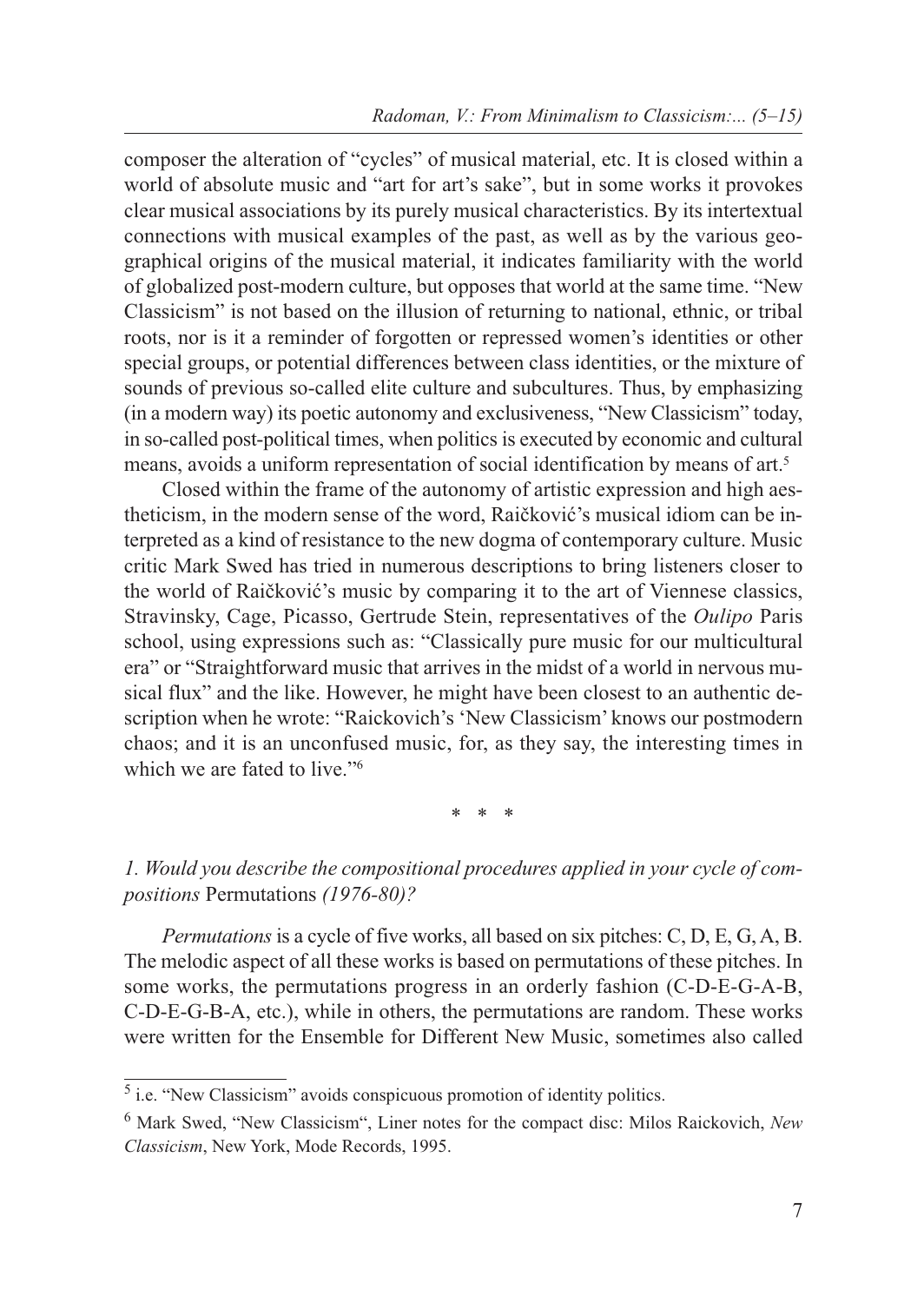the Ensemble for the Other New Music (originally, in Serbo-Croatian: *"Ansambl za drugu novu muziku"*). The group was based around the Student Cultural Centre in Belgrade, and it was made up of a group of composers and performers, mostly students. Each of the works in *Permutations* uses a different compositional procedure.

*Permutations I*, later called "Little Peaceful Music" (1976) consists of a single line, written for a solo instrument. Permutations in this piece are random, with the absence of any melodic sequence. *Permutations II*, "Canon" (1976), is a piece for two pianos played by seven performers. Here, each performer is assigned a single octave, all of them covering the whole seven octaves of the piano range. Permutations are random. All seven lines start in unison, but then, they gradually branch out into a canon. At the end, they all gradually come back to unison.

*Permutations III*, or "Water Tones" (1976), went through a transformation over the years. Originally, the music was written down as a piece for three pianos, 18 hands (three pianists on each piano). Soon, another, improvisational version (for pianos, electric piano and mallet instruments) proved to be more effective. In "Water Tones", each hand performs random permutations of six notes within the range of a sixth: G, A, B, C, D, E. The permutations are random, and so is the rhythm, made up of random long or short notes, with the avoidance of a pulse. Any sequence, melodic or rhythmical, is to be avoided. The role of the conductor is to determine who plays at any particular moment, and to show the dynamics, articulation and the speed (tempo) at which particular performer(s) should play. This is something that I like to compare with Jackson Pollock's action painting, where the painter is making a general gesture (spilling the paint in a certain way in a particular direction), but cannot predict the details of the painting. The musical form of "Water Tones" is thus created by the conductor (me), and each performance represents a new version. In 2011, I made yet another version of "Water Tones" – a studio recording, where I recorded each part separately on a 15-track recording.

*Permutations IV*, "Mirror" (1980), is a piece for piano 6-hands. The permutations proceed in an order (C-D-E-G-A-B, C-D-E-G-B-A, etc.), both horizontally and vertically. Each hand plays one note at a time. The chord is always made up of all six notes. The process goes on until all 720 possible permutations of six notes are completed. *Permutations V*, "Sound of the White Hole" (1978), is a piece for six performers on various keyboard and mallet instruments, all performing in one single octave ("middle-C" octave). Each performer plays one of the six notes of the chord (cluster): C, D, E, G, A, B. The permutations vertically proceed in an order (C-D-E-G-A-B, C-D-E-G-B-A, etc.), each chord being orchestrated differently. The work is made of all 720 possible orchestrations of a six-note chord with six different timbres.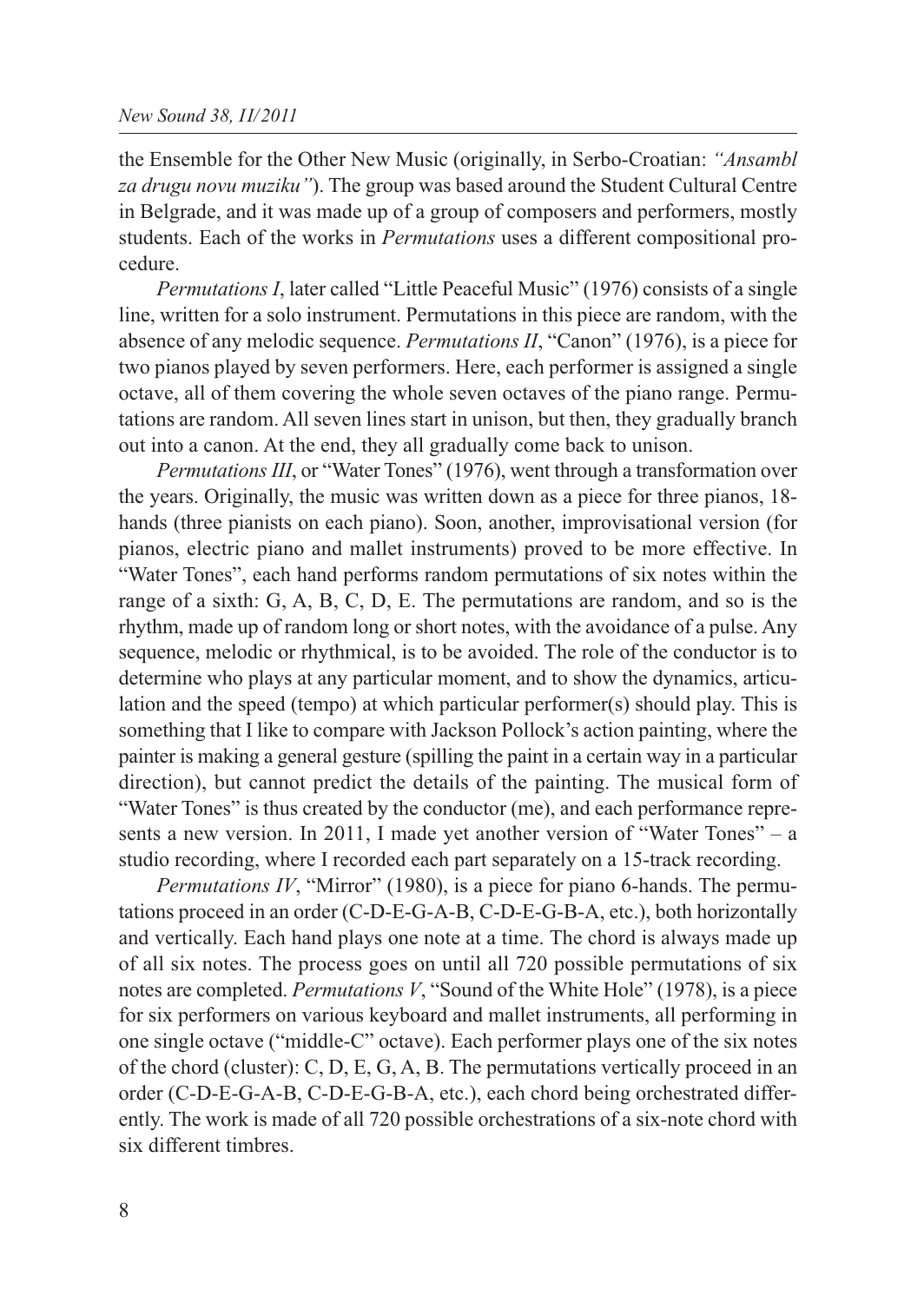I should add that the cycle *Permutations* belongs to my beginnings as a composer, and that since the 1980s, I haven't done much work in that style–a style which I like to call "Ascetic Minimalism".

## *2. What are the characteristics of your music idiom called* "New Classicism"?

*Flying Trio* is the first composition in my style, which I like to call "New Classicism". After composing this work in Paris in 1979-80, I wrote: "New Classicism may be roughly defined as a blend of musical Minimalism and the styles of Viennese Classical and early Romantic music. Its form is Classical (e.g. the sonata), but the tonality is reduced to only a few notes of the scale. This reduction gives tonal music a new quality–a new energy. New Classicism enables me to express my feelings while at the same time it satisfies my need for a clear and coherent musical language." This, slightly simplified description of my "New Classicism, holds even today".

# *3. Some of your works which belong to the "*New Classicism" *style, as you call it, are politically declarative, that is, they have a clear political, anti-war message.*

Since 1999, I have written a number of pieces that can be best described as anti-war music. These include *Alarm* (1999), written after the US/NATO bombing of Yugoslavia, and a number of other pieces, like *B-A-G-D-A-D, Music on a sixnote theme* (from 2002, originally for piano, then arranged for orchestra, as well as for string quartet, and for string orchestra). Some of these pieces also use the stylistic features of my "New Classicism". In some, dissonance is treated more freely, but always in the tonal/modal context.

# *4. Could you tell us more about the reduction of pitch material and the compositional process which the material is exposed to in your works?*

I do not consider my pitch material to be a "reduction". It is simply my own material. When I write, I have no feeling that anything is missing. (Just like with, let's say, Peking Opera genre, where the whole evening can be filled with only five different pitches, and nobody asks about the "missing notes".) I am reluctant to spell out which particular scales of 4, 5, or 6 notes I use, but that is something that can be easily heard in my music, or seen in my scores. As for the compositional process, it varies from piece to piece. I often try to build forms with a single musical theme and its transformations. I never use "traditional" minimalist techniques, like the repetitive patterns in Reich's pieces, or the additive rhythms in Glass's pieces. I do use my own procedures. Sometimes, the form is Classical (sonata, variations, etc.), and that dictates its own Classical procedures, or, at least, the procedures that resemble Classical ones. One of my techniques, used often, is: writing an initial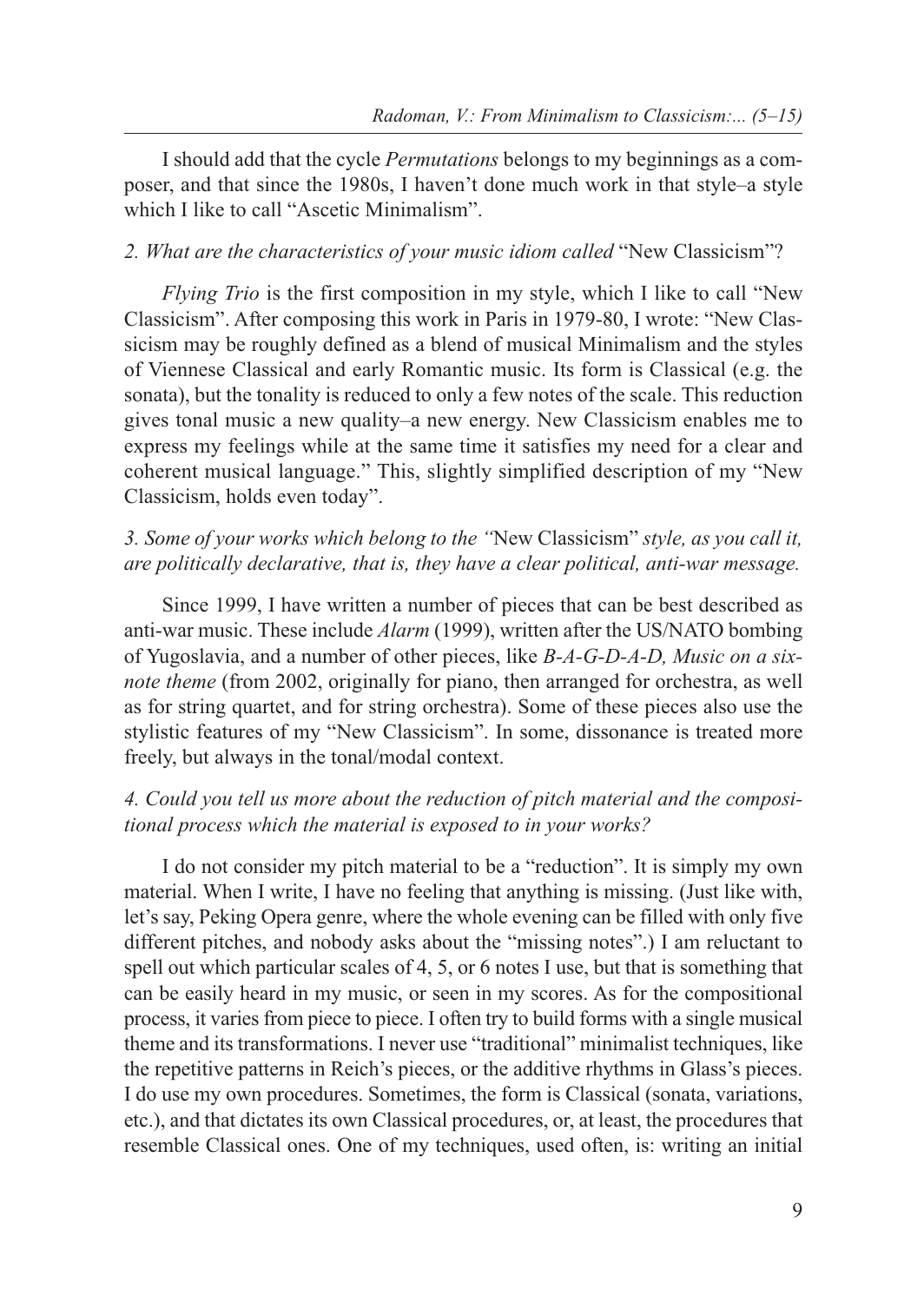thematic material; then, using the fragments of the initial material, but mixed in a new way. The process can often continue, by splitting the fragments to even smaller ones, and mixing them again in a new way. Like a collage.

## *5. What is your relationship to the musical past? It isn't ironic, so is it nostalgic?*

The musical past is a part of our present lives. The concert and recording repertories today are based overwhelmingly on works older than 100 years. Children still study Mozart, not Schoenberg or Steve Reich. In many ways, Classical traditions never died, they are still alive and well. Then, why reject the "musical past", which is so much a part of our musical present? The "musical past" was my own tradition, the music I heard and liked as a teenager growing up in Belgrade. That is my "folklore" and I feel no distance towards it. As for irony towards the musical past, you are right, I am not trying to be ironic in my compositions. Of course, that doesn't mean that there is no irony there, but that is not up to me to do such interpretations. I don't think that my approach is nostalgic either. One cannot be nostalgic towards the Classical and Romantic styles, which are heard on every Classical-music radio station, all the time. One can realistically be nostalgic only for the things that are missing–let's say, for the absence of the atonal music of the 1960s-70s, which is rarely heard today in concerts. Perhaps, *that* is the real music of the past. I should add that I am not nostalgic about the absence of composers like Boulez from the New York concert scene.

*6. If we exclude the fact that minimalism, being the basis of your poetics, originated as a critique of high modernism–but still in the embrace of modernism–this remark of yours is slightly unusual, bearing in mind that you studied in Paris during the time when avant-garde music (the art of high modernism), despite the crises which shook it, was still dominant in musical institutions. Could you describe the musical experiences you acquired in "Boulez's Paris" in the 1970s?*

I left Belgrade and went to Paris in 1976, at the time when I became attracted to music by Boulez and Messiaen. In Belgrade, previously, I read Adorno's *Philosophy of New Music*, and I wrote atonal music. That was my musical "puberty". To me, Paris, with composers like Messiaen, Boulez, and Xenakis, was the center of new music. Paradoxically, it was there that I "discovered" composers like Reich, Glass, Riley, and Meredith Monk, who performed their music at concerts. The minimal music of that time sounded new, powerful, and uninhibited, and it had already acquired a substantial audience. The atmosphere at these concerts seemed to me "healthier" more open, and more humane than the atmosphere at the concerts given by the "dissonant avant-garde". At minimalists' concerts, there was something "communal" about the music making. People felt friendly. At IRCAM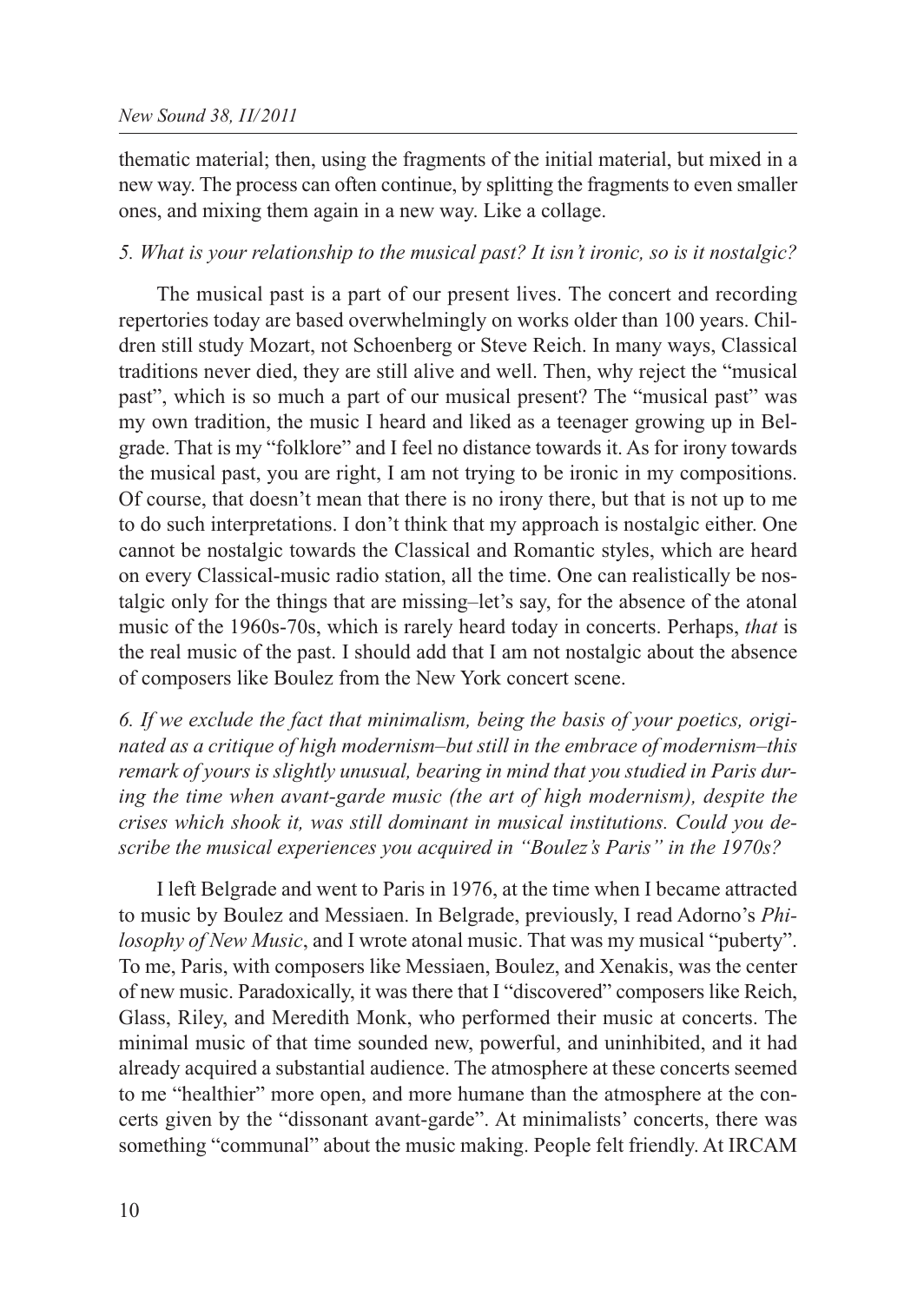concerts, on the other hand, there was no sense of enjoyment and community, there was more a feeling of "every man for himself", or, rather, "every intellectual by himself". Dissonant music had a neurotic and depressive effect. In some sense, there was a war between the two camps. On one side, you had a powerful, state supported avant-garde, with Boulez in charge of IRCAM; and on the other, you had visiting minimalists. The two styles never mixed at the same concert. These were separate worlds. I do remember an exception, a concert by the American minimalist Frederic Rzewski, presented at the Paris Conservatory (a bastion of dissonant aesthetics). After the first piece, all hell broke out, and while some people were applauding, many more were shouting obscenities and booing. It was a strange phenomenon, that such anger was provoked by a very consonant piece.

I wrote my first minimal piece, *Permutations* (which later evolved in a cycle of five pieces), in Paris in 1977. It was performed the same year in Belgrade, in the Student Cultural Centre, by the Ensemble for Other New Music. At that time, the director of the music program at the Student Cultural Centre (SKC) was composer Miroslav Miša Savić. Among other interesting composers around the SKC, I should mention Miodrag Lazarov Pashu, Vladimir Tošić, Milimir Drašković, Miloš Petrović, Dušan Bogdanović, Katarina Miljković, and Aleksandar Damnjanović. All of them were influenced by minimalism. I should also mention the pianist Nada Kolundžija, who has commissioned and premiered a great number of new works. The ensemble went on tours several times, including the concert at the Music Biennale Zagreb in 1979, where we were invited by its artistic director, Nikša Gligo. We performed at a concert shared with the Michael Nyman Band.

Paradoxically, my early minimalist pieces were never performed in Paris. Anybody who wasn't in line with the official "dissonant" style was excluded from musical life, tightly controlled by the French state institutions. Visiting American minimalists were an exception, but they usually came through different, private channels. I must add here that my initial enthusiasm with Reich and Glass has somewhat diminished over the years. Their early minimalist work was powerful and had the ritualistic energy of communal music-making. Later on, they both embarked on more elaborate projects, but the freshness and innocence of their early styles has been lost along the way. I still enjoy listening to an occasional new piece, but I long for the good old days, when new music sounded really new and fresh.

*7. Does the sophistication of your musical idiom have to do with Eastern cultures, particularly with the Japanese culture, or could it just seem so to someone with stereotypical views on the cultures of the Far East?*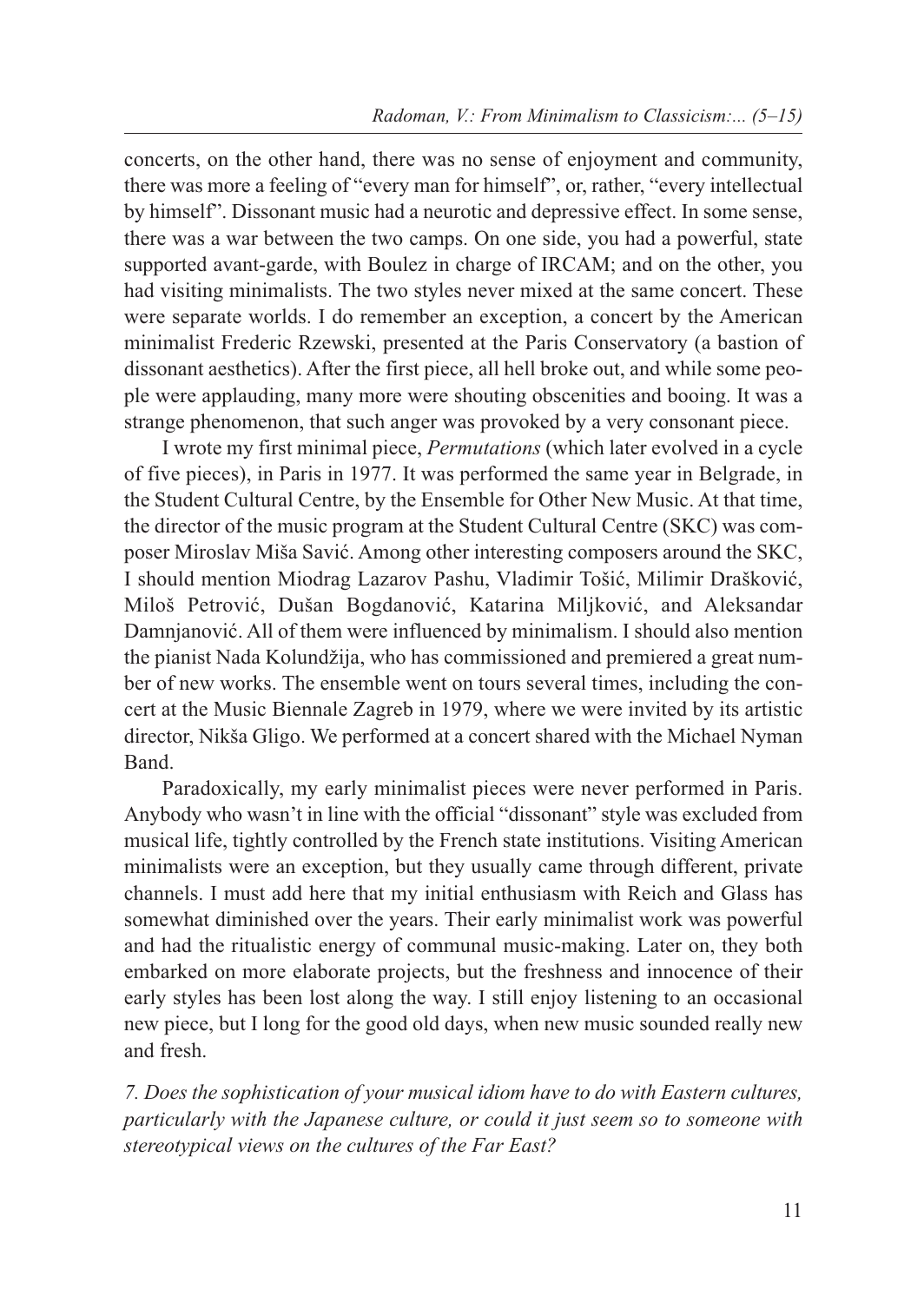#### *New Sound 38, II/2011*

The transparency in my music was inspired by my exposure to works by Reich and Glass, in the 1970s. If there are some Asian features in my music, that is probably something that happened later, once I had already aquired a "minimalist" mind-set. If, to some listeners, my music sounds at times "Slavic", "Japanese", "French", or something else, it is not because I am consciously trying to do so, but rather, because these particular cultures are part of my personal expression. The fact that I lived, among other places, in Paris, Honolulu, Hiroshima, and Belgrade might partially explain why these various influences can be found in my music. The only instance when I consciously wanted an "Asian" sound was my film score for the Hong Kong film *The Map of Sex and Love.* I must add, a great example of a composer with the ability to integrate various styles and cultural influences into a unique style is Dušan Bogdanović.

*8. To what degree do you modify complex structures from such diverse musical idioms as, for instance, Schubert's musical idiom and traditional Japanese music, when you manage to find what basically can seamlessly connect them? How do you do that in the song* Where is my Love? *or in* Duet without You *for piano 4 hands?*

I rarely use musical quotes. In that sense, the song that you mentioned is an exception. There, I quote a short motive by Schubert, and the fragment of a Japanese melody. It is perhaps the similar mood (in the minor key) that connects them the most. I wouldn't go into technical details here, but, let's remember, the combining of diverse styles (whether with quoted or original material), and integrating them into one's own style, has always been an appealing process to composers throughout history. In both the technical and aesthetic sense, there is no good "rule" about how to go about this. Today, too often, styles are combined at some superficial level, and the result is too often not-so convincing. That is probably because the composer's own style may not be well-defined, so the "outside" influences stay on the outside, on their own, as strangers, uncomfortable to feel at home. (Here, I sometimes think of a composer as a "colonizer", somebody who never really mixes with the indigenous population, but rather steals their land, their goods, and their melodies. Like Pinkerton from *Madam Butterfly*. I hope I am not!)

*9. You have composed, among others, a work under the name* B-A-G-D-A-D*. The very title of the composition is ambiguous. It is, as you have already explained, an anti-war composition from the year 2002, but on the other hand, when the impressions of the current difficult, political moment fade over time, the composition is likely to stand out as an example of "absolute music". (Now I have in mind an opposite example, the example of a "war" composition that eventually lost its*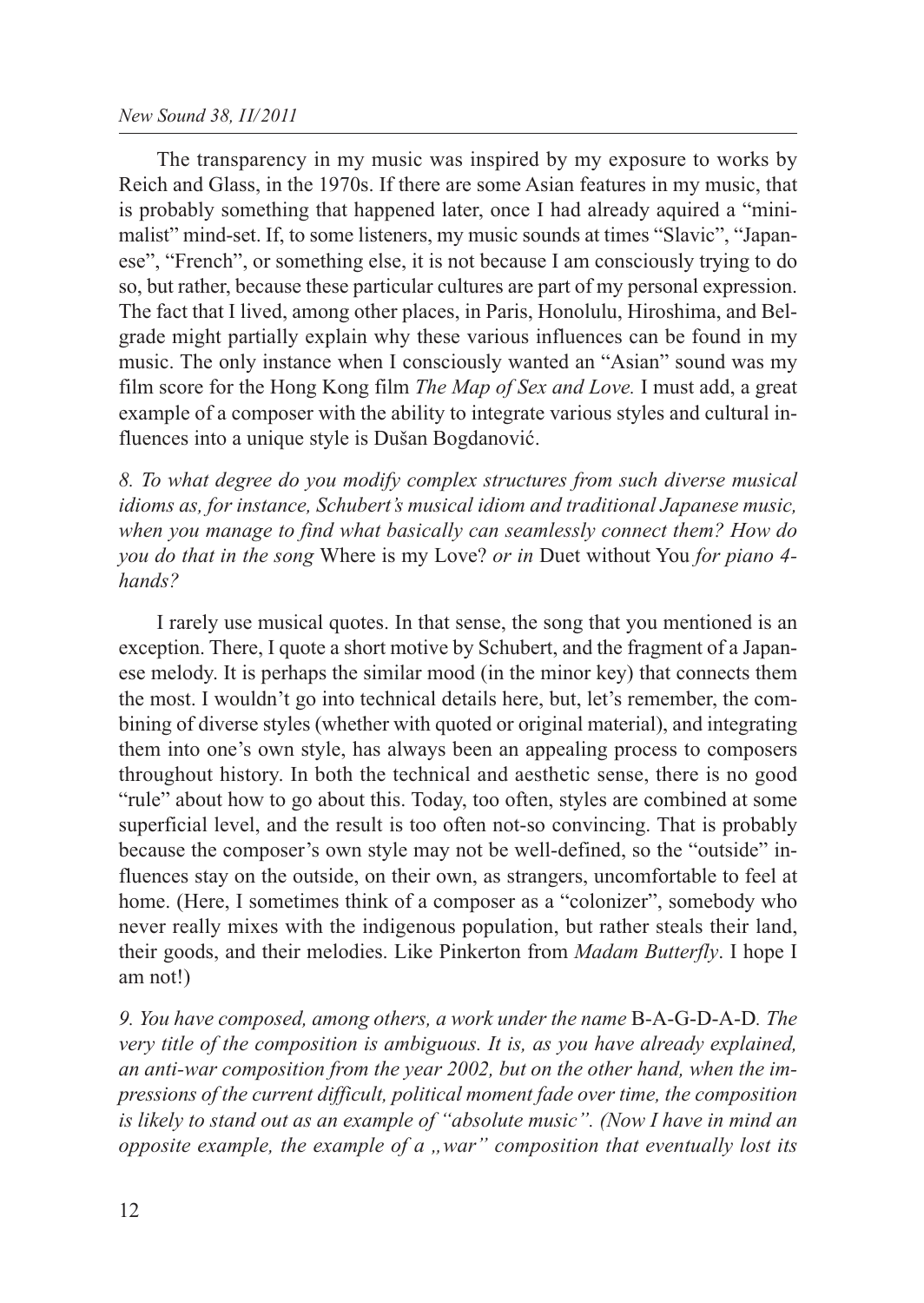*political and ideological dimension. It is the composition* Carmina Burana *by Carl Orff, once written as a support for the Nazi regime. Today, that dimension of this work is suppressed.* Carmina Burana *is often performed throughout Europe, even in the context of the celebration of Victory Day.) I have two questions regarding this issue. The first is whether you believe or, better still, have evidence that works of art by themselves, ignoring the additional political activism of artists, have the power to influence the value system of a society and cause it to change? I am not referring to current examples of politicized culture, but to works that are not supported by a political party, clan, local, corporate, market interventions and regulations, politicized music institutions such as the Kronos Quartet, for example, or similar levers of power.*

In the documentary film *Amandla*, a film about the use of music in the anti-Apartheid struggle in South Africa, one of the musicians speaks about the fact that the masses are often better influenced and enlightened by the right song, than by a political speech. Serbian epic poetry was sung through the centuries under Ottoman rule, keeping up the spirit of identity and the resistance to the empire. In other words, yes, works of art have enormous power in society. Having said this, I have to add that my own music is very limited in that respect. First of all, it is not a popular genre. As music designed for the concert hall, or radio and film at best, it is music for a small audience. Second, the best I can do is not to remain silent but to do my part, in my own field. That is something I do not do out of a feeling of duty, but rather, out of necessity, and not just political necessity, but rather, an artistic one.

*10. Another question related to the above issue is: by having composed* B-A-G-D-A-D*, have you become that very colonizer that you did not want to become? After all, the composition is an example of your distinctive idiom, and there is no essential connection with the Iraqi culture. In the orchestral version you added harp, flute and oboe, instruments that come, as you say, from ancient Mesopotamian civilization. In this composition I predominantly hear a hint of Russian romantic music, with distant associations with the music of ancient civilizations. However, we actually have no preserved remains of Mesopotamian music, only scientific assumptions about how the music sounded, so these associations are also questionable. Could we rather talk about this composition as being your own very personal musical dedication to the city at a specific moment in its history, or do you still suggest a musical impression of the city, as well?* 

*B-A-G-D-A-D* is my very personal work, written in solidarity with the Iraqi people. The original title of the piano version written in the autumn of 2002 was: *B-A-G-D-A-D, Music on a six-note theme, in defense of Iraq*. In a way, it is a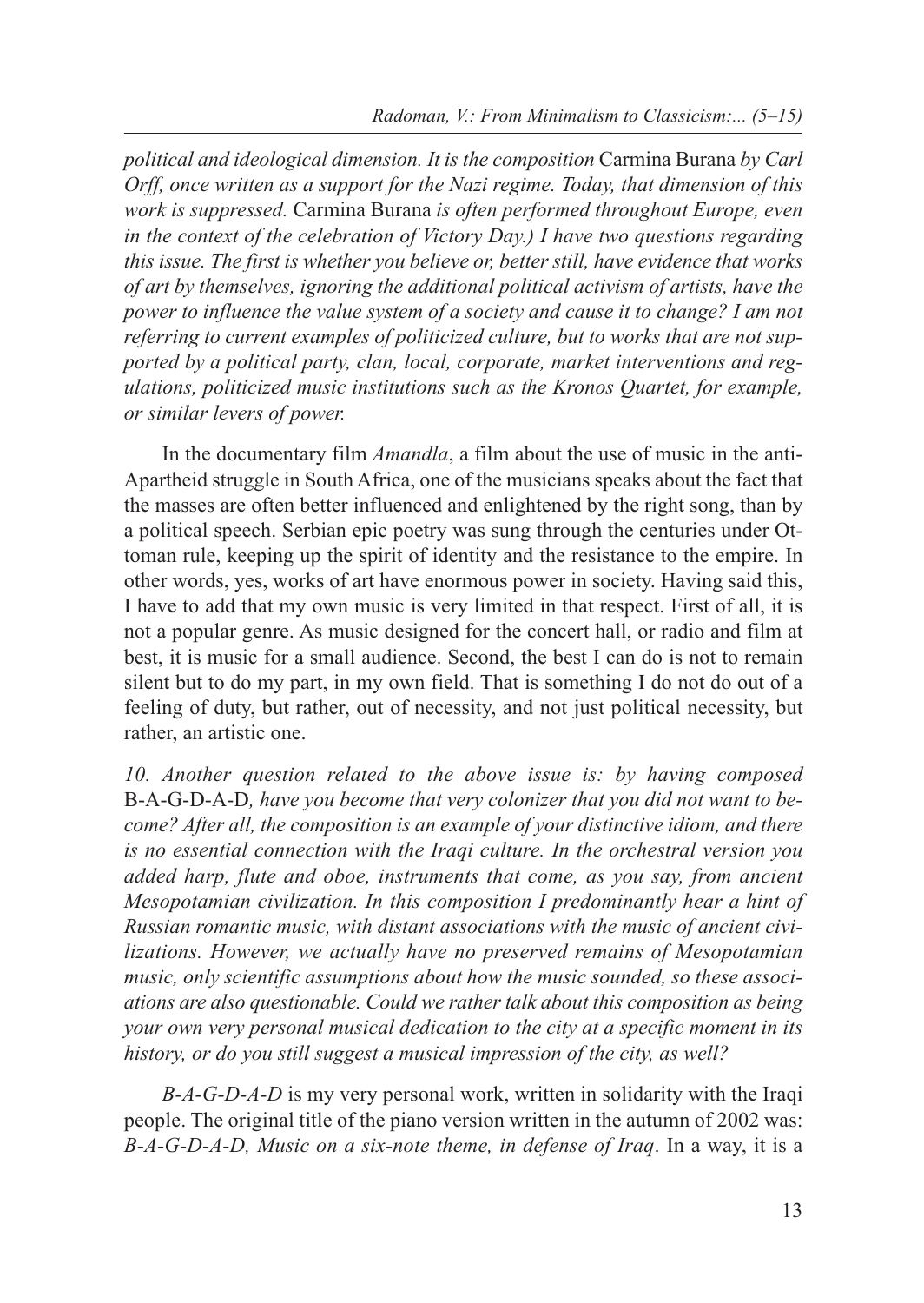## *New Sound 38, II/2011*

symbolic work of solidarity with the people under attack. I recorded the piece right after the composition was finished, and sent it to two New York radio stations, who played it. In one radio show, I was able to speak against the oncoming war. That is partly what I wanted with the piece, to use it in any way possible. As for the musical content, I had no aspirations to write a historically "correct" music. That wouldn't be possible, even if I wanted to. While writing, I wanted to use a more "universal" idiom, exactly because I wanted to reach out to everyone, and especially to the Arab audience. In a way, performing such music is like putting a human face on the TV screen, and showing the audience in the West that Iraqis, Serbs, or Libyans are human beings, not the faceless monsters the media is trying to turn them into.

*11. At the beginning of your career it was freedom of expression that you needed, and you pursued it like many other artists. Today, the world of music is so diverse that it can be accused of everything except the lack of opportunity for freedom in artistic expression. Did you imagine this world of music in the seventies?*

There are no more riots at concerts of new music, like at the premiere of *Le sacre du printemps*; or the booing and catcalls, like at concerts of the 1970s. In other words, art today is less relevant, despite the "freedoms" it has gained. I personally enjoyed the new music scene much more in the 1970s. Despite a greater variety of styles today, I find very few interesting, new composers. One of the few is the Russian composer Anton Batagov. In a documentary "After Bach", a film about Batagov and three other minimalist composers from Moscow, one of them asks, "How soon do you think we will be forgotten after we die?" Another answers, "Nobody knows about us even now. So, there is no problem". Such is the situation with new music today. Back to your question. No, I didn't expect this kind of music world that we have today. And yet, I think that each society is still imposing unwritten rules on its artists. There are still creative freedoms to win, especially in these elusive times which we live in, where "war is peace" (sometimes with a Nobel Peace Prize approval!). The seeming "artistic freedoms" are here, perhaps more as the result of a general apathy than anything else. Again, on a positive note, there is plenty of work to do today.

# **Biography\***

Milos Raickovich (Miloš Raičković), composer and conductor, was born in Belgrade (Serbia, Yugoslavia) in 1956. He has lived and worked in Belgrade, Paris,

<sup>\*</sup> Cf. Milos Raickovich, *Far Away*, Albany, Albany Records, 2010.